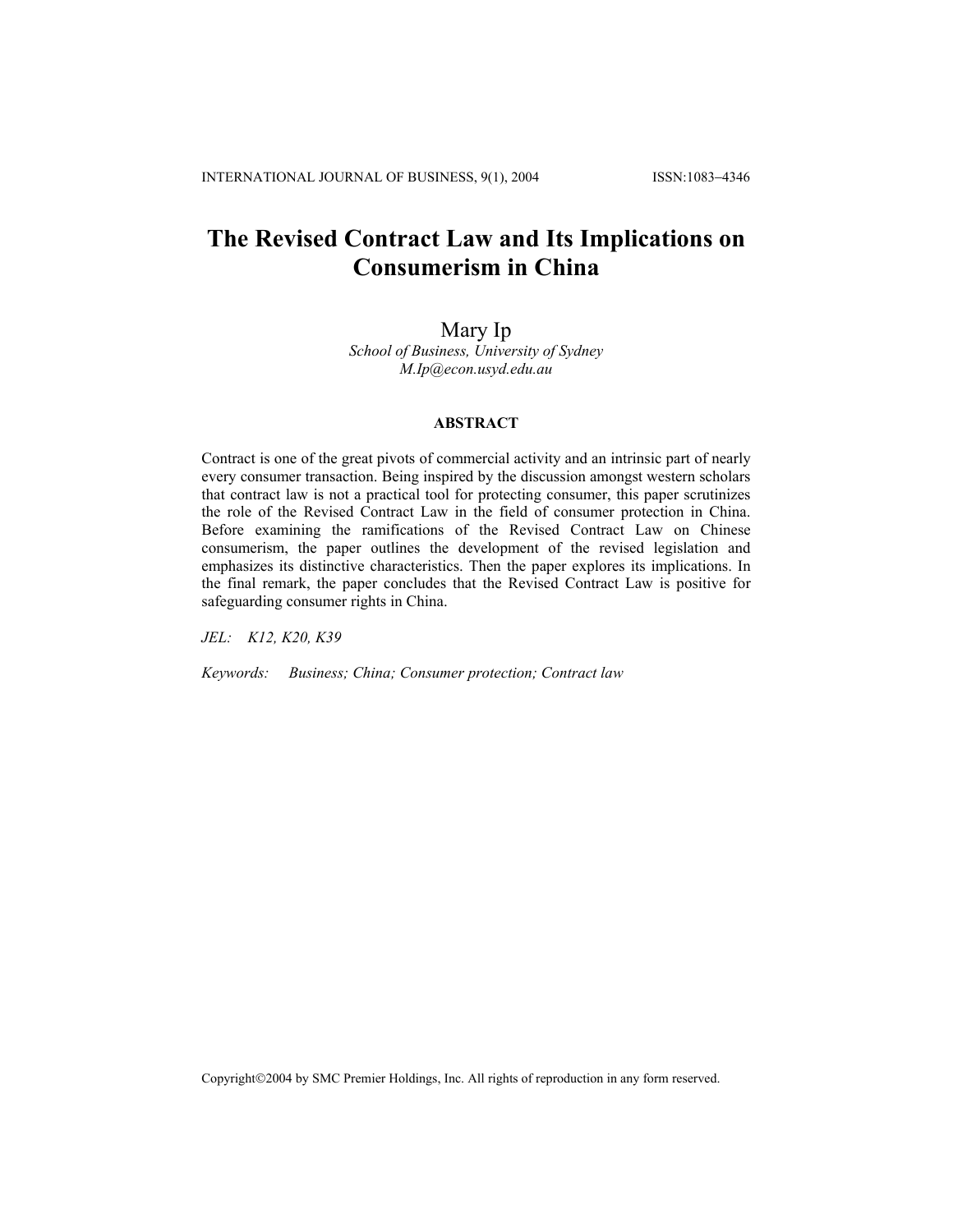## **I. INTRODUCTION**

China's rapid economic growth in the past two decades has been accompanied by further legal reform. Accordingly, law relating to market economy has become a major component of the Chinese legal system. In 1999 the Chinese government passed a new contract law. The revised law not only unifies and expands the previous major legislations, but also embraces certain underlying principles, such as 'freedom of contract', or 'good faith', that are not manifest in preceding contract statutes. This paper aims to scrutinise the Revised Contract Law from the perspective of consumerism and is one of the first articles in this area. Since the Revised Contract Law is the second largest enactment<sup>1</sup> in the modern Chinese legal regime, a comprehensive analysis of the whole statute pertaining to consumer protection would be beyond the scope of any single paper. Thus, this pioneer study will focus on several provisions. To set the necessary background for readers, part one of the paper briefly traces the development of the Revised Contract Law and highlights its distinctive features. In part two, discussion will focus on the possible implications on consumerism in China of these new features and the underlying principles of the Revised legislation. Those rules relating to sale of goods contracts that affect the protection of consumers will also be analysed. The final part of the paper will comment on whether the Revised Contract Law is positive to consumer protection in China.

## **II. THE EVOLUTION OF THE REVISED CONTRACT LAW AND ITS DISTINCTIVE CHARACTERISTICS**

Contract law is an essential part of every commercial law system including the Chinese. This is because much of the law regulating the sale of goods, insurance, business organisations, agencies, banking or property contains the general principles of contract. Contract law has an important impact in Chinese economic reform too. It has been used as a tool to effectively implement Chinese economic plans.<sup>2</sup> It has also been used to attract foreign capital, since foreign investors would not do business with China if there were no laws enforcing commercial promises. Thus, contract law plays a significant role in the Chinese economic and legal system.

Due to the planned economic structure and political turmoil<sup>3</sup>, the regime of contract law in China only started to take shape at the beginning of the eighties. Although there were earlier contract rules or regulations<sup>4</sup>, they were predominantly used for carrying out governmental economic plans, more than performing their legal function. The previous Chinese contract law framework rested on four key legislations, namely, the Economic Contracts Law (1981); the Foreign Economic Contract Law (1985); the General Principles of Civil Law (1986); and the Technology Contract Law (1987). All of these contracts and related statutes were formulated during the early stage of Chinese economic reform. Even though the primary role of these contract legislations in promoting state economy policy had been comparatively diminished, they were still oriented to realise planned allocation of resources. Besides, these statutes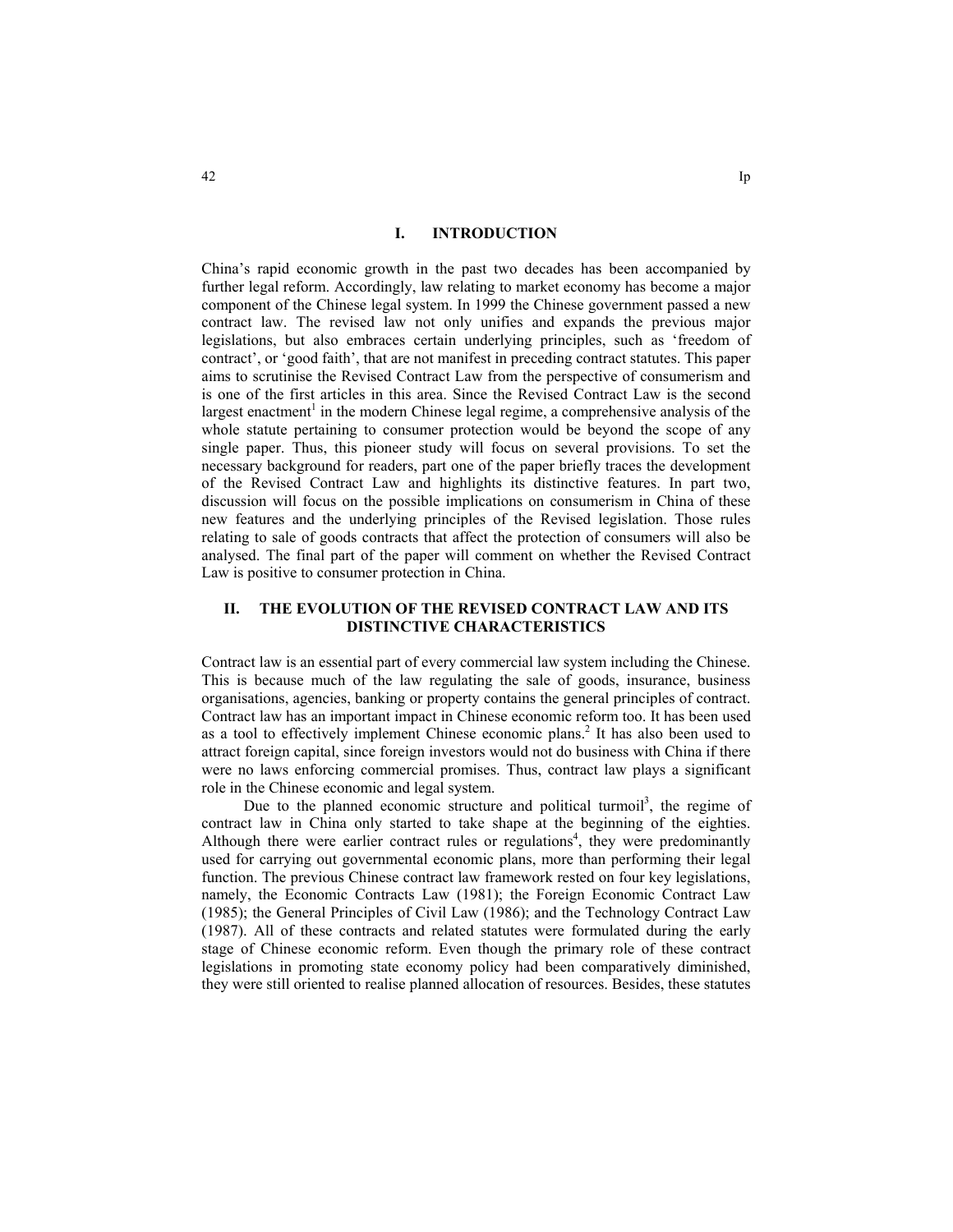divided contracts into two categories, economic contract and civil contract. By virtue of the titles, these key legislations mainly applied to economic contract. Furthermore, in  $\alpha$  accordance with the Economic Contract  $\text{Law}^5$ , economic contracts refer to transactions between legal persons only.<sup>6</sup> Thus the previous contract statutes did not govern a broad sector of contractual relationships. Consequently, consumer contracts, which were regarded as civil contracts and usually involved private individuals, were barely covered by the previous contract legislations.

Since the promulgation of these contract statutes, there has been an enormous increase in Sino-foreign business relations, together with a high degree of transaction complexity. Consequently, the former contract statutes became incompatible with the prevailing economic reality. For example, a foreign technology contract was outside the ambit of both the Technology Contract Law and the Foreign Economic Contract Law. The former only covered technology contracts formed between domestic parties, while the latter did not govern the category of technology contracts.<sup>7</sup> Moreover, inconsistency between the various contract statutes made their application even harder. An illustration is the Foreign Economic Contract Law whose underlying principle was 'equality, mutual benefit, consultation, and agreement', whereas the General Principles of Civil Law was based on the notion of 'voluntariness, fairness, equal compensation, and good faith'.<sup>8</sup> Although the Economic Contract Law was revised in 1993, the revision was far from satisfactory. As Wang and Wu alleged, the Revised Economic Contract Law failed to eliminate the discrepancies between the preceding contract legislations.<sup>9</sup> For instance, the Revised Economic Contract Law abolished from its predecessor a certain mode of terminating a contract, but the other contract statutes retained such method of contract discharge.<sup>10</sup> The Chinese government realised that an incoherent and obsolete system of contract law would impede its on-going economic reform. Thus, restructuring of the contract law system was called upon.

After years of arduous drafting, the Chinese National People's Congress promulgated its first Revised Contract law on 15 March 1999. The Revised Contract Law repealed three of the previous key contract statutes when it became effective on 1 October 1999.<sup>11</sup> Ranked next to the Criminal Law, the Revised Contract Law, consisting of 428 Articles, is the second longest legislation in the legal regime of modern China. A distinctive feature of the Revised Contract Law is the wide range of personnel involved in its drafting procedure. In addition to the usual law-drafters, such as legislators, renowned scholars, legal practitioners, and judges, $12$  state ministers and officers from local governments or regional bureaus also contributed to the legislative process through consultation.<sup>13</sup> It is uncommon in China to find foreign people being involved in the law making process. However in preparing the Revised Contract Law, foreign scholars and legal practitioners were invited to give seminars on specific issues of contract law. Furthermore, the American Chamber of Commerce was requested to comment on the earlier drafts of the legislation.<sup>14</sup> Thus, it is submitted that the Revised Contract Law is the end product of a joint effort between Chinese and Western legal personnel, because it draws on a pool of domestic and foreign experience with regards to matters of contractual law.

In order to ensure that the Revised Contract Law achieves international standards, strong reference is made to *the United Nations Convention on contracts for*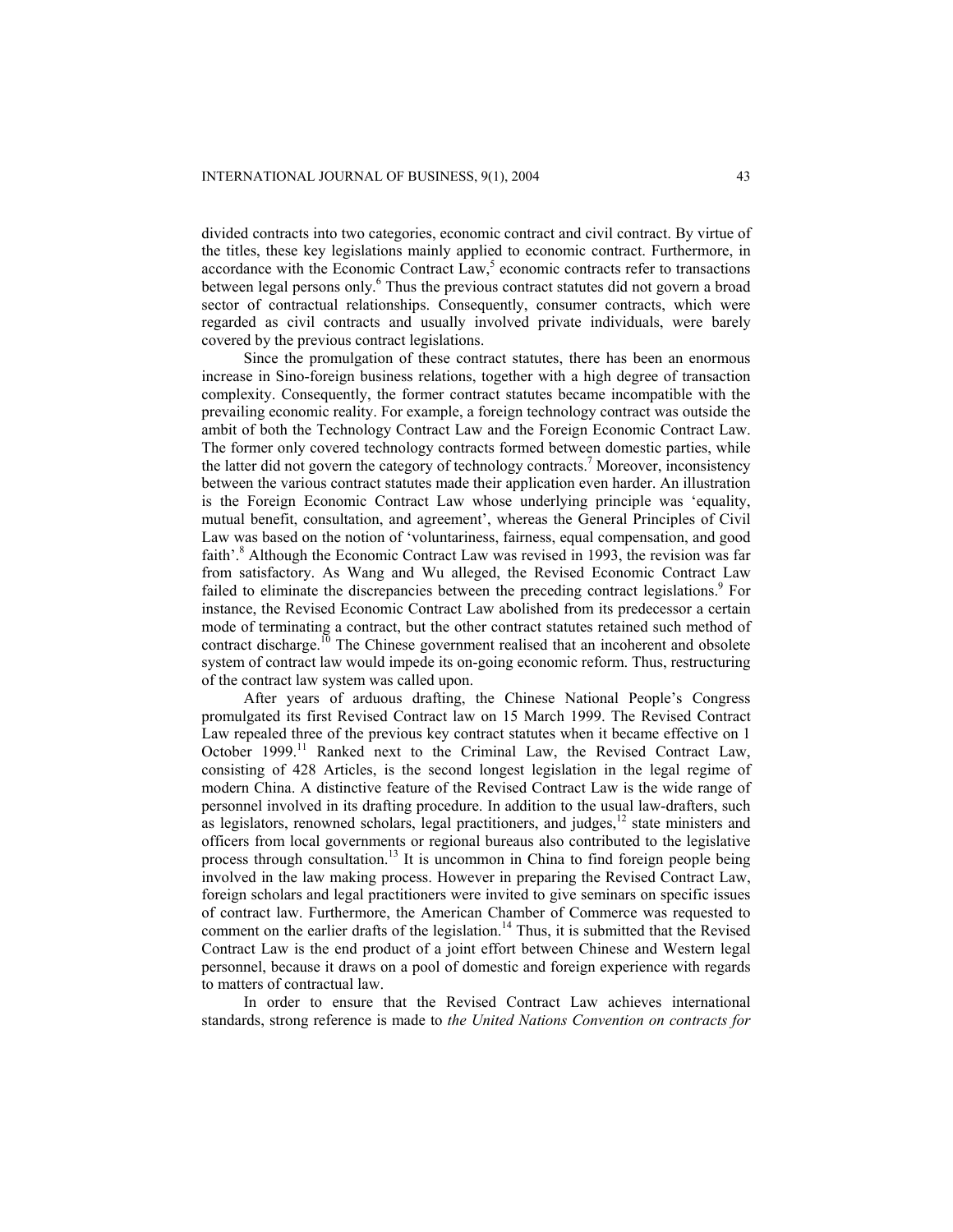*the International Sale of Goods* (CISG). Consequently, many western contractual concepts such as 'offer', 'acceptance' 'good faith' and 'fairness', which common law lawyers are accustomed to, can be found in the Revised Contract Law. Nevertheless, some scholars<sup>15</sup> pointed out that particular care should be taken in using those terms. This is because those terms may have different meanings in the Chinese context.<sup>16</sup> Furthermore, the Revised Contract Law has adopted the CISG with some modification. For example, under the CISG, the rule of valid acceptance allows extra or different terms to be added as long as these terms do not materially alter the contents of the original offer.17 However, under the Revised Contract Law, the acceptance rule only permits non-material modification of the particulars of the offer. It is unclear if nonmaterial change can only be made on the exit terms of the offer, or whether it can be made by means of adding extra or different terms to the initial offer, like the CISG.<sup>18</sup> In addition, the CISG does not apply to sale by auction, but the Revised Contract Law provides guidance<sup>19</sup> to this type of sale. Another novelty of the Revised Legislation is the elimination of the distinction between domestic and foreign contract. Now, foreign investor doing business in China will not feel as if they are being treated differently. Moreover, the Revised Contract Law also recognises the entire legal capacity of a natural person to enter into a contract. Consequently, this recognition increases the dimension of contractual parties in business transactions in China.

## **III. IMPLICATIONS OF THE REVISED CONTRACT LAW ON CONSUMER PROTECTION IN CHINA**

## **3.1 Abolition of the Difference between Economic and Civil Contracts and Recognition of the Individual as a Contractual Party**

It is submitted that the Revised Contract Law further acknowledges consumer rights in China. Contracts were categorised into civil contract and economic contract within the preceding contract framework. An economic contract was defined as an agreement between legal persons to achieve certain economic purpose, such as increased production.<sup>20</sup> By virtue of such a definition, consumer contracts, which usually involve private individuals who acquire goods or services for personal consumption, were basically excluded from the earlier contract statutes' coverage. The reason for this was that under a planned economy, the State nationalised resources and re-allocated them by means of contract in order to achieve its economic goal. Despite the fact that consumption and production are inter-dependant elements in the economic operation, $2<sup>1</sup>$ consumption was once wrongly denied as having any impact on production. Hence private individuals were excluded from being a contractual party.<sup>22</sup>

A consumer contract was classified as a civil contract<sup>23</sup> and was subject to the governance of the General Principles of Civil Law (GPCL). However, the GPCL has very limited provisions for contractual issues, and has even less to say about rules for consumer contracts. And those contract provisions were scattered across several chapters<sup>24</sup> within the GPCL. Therefore, there was not only a severe lack of law to deal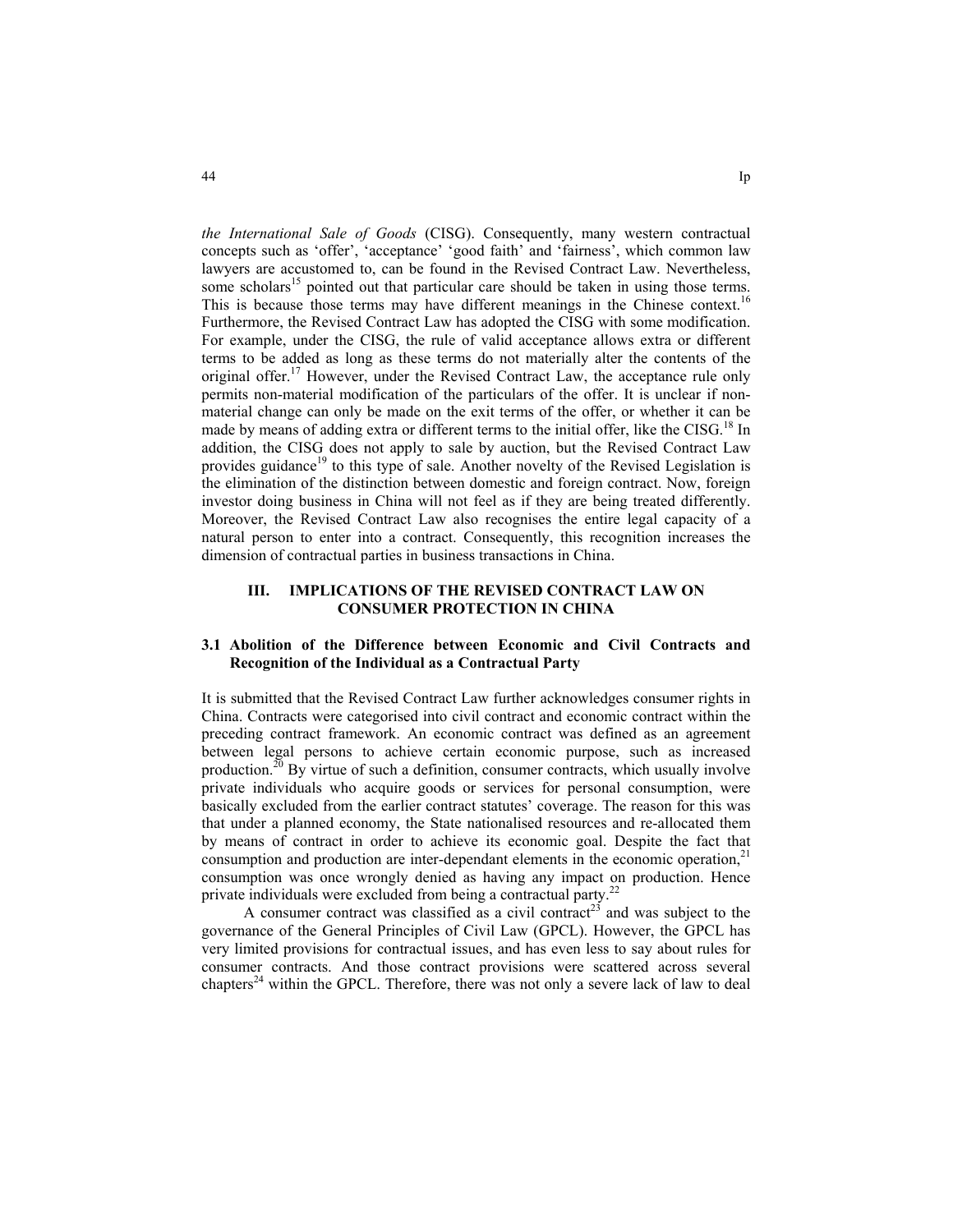with contractual matters in consumer disputes, but it was also inconvenient in operation.

The Revised Contract Law removes the dichotomy between economic contract and civil contract, and is thus favourable to consumers in China because a more precise statute is now available for protecting their contractual rights. Furthermore, such abolition fully recognises the natural person as a contractual party in all types of contract. Since parties in a consumer contract are not restricted to private individuals, the recognition will extend the ranges of contractual parties in a consumer transaction with legal standing.

#### **3.2 Formality of Contract**

Previous legislation took little cognisance of oral contract. The Economic Contract Law only acknowledged oral contracts that could be performed immediately. This limitation excluded from the protection of the former contract statute many daily consumer transactions that might not be able to be fulfilled immediately.<sup>25</sup> The Revised Contract Law is more flexible in the area of formality. Apart from certain types of contract that must be in writing, such as sales of immovable property, sino-foreign joint oil exploration, and sino-foreign joint venture, oral contract is as enforceable as written contract.<sup>26</sup> Despite the general issue of proof of an oral contract, this flexibility in contract formality will foster and encourage consumer dealings to take place. Furthermore, the Revised Contract Law stipulates that a written contract can take the form of letters, telegrams, telexes, facsimiles, electronic interchange of data, and email.<sup>27</sup> Since consumer transactions are moving toward the phase of e-commerce, the broader definition of a written contract will facilitate the future development of cyber contract and protect consumers for their on-line dealings.

#### **3.3 Basic Contract Components – Offer and Acceptance**

The Revised Contract Law has adopted and modified certain basic contract elements from the common law system, such as offer and acceptance. The offer and acceptance analysis is a useful device for consumers in evaluating the facts of a situation and in determining whether a contract has been made. Article 13 stipulates that the parties shall conclude their contract by the method of offer and acceptance. Articles 14, 15 and 16 also stipulate how to make a valid offer. The successive Articles<sup>28</sup> further provide when and in what way an offer can be withdrawn or revoked. Basically, an offer can be withdrawn if the withdrawal notice reaches the offeree before or at the same time as the offer arrives; and an offer can be revoked at any time before an acceptance is made. Nevertheless, if an offer has specified an irrevocable period, it cannot be revoked during that phase; or if the offeree reasonably believes that the offer is irretrievable and acts in reliance upon it, the offer is not revocable. From a consumer's point of view, these provisions are positive since consumer transactions generally commence<sup>29</sup> with making an 'offer'. Setting detailed rules for making an offer at the initial stage of negotiation can prevent the offeror, who could be a seller or consumer, from taking advantage of changes in market conditions, and from pulling out recklessly from the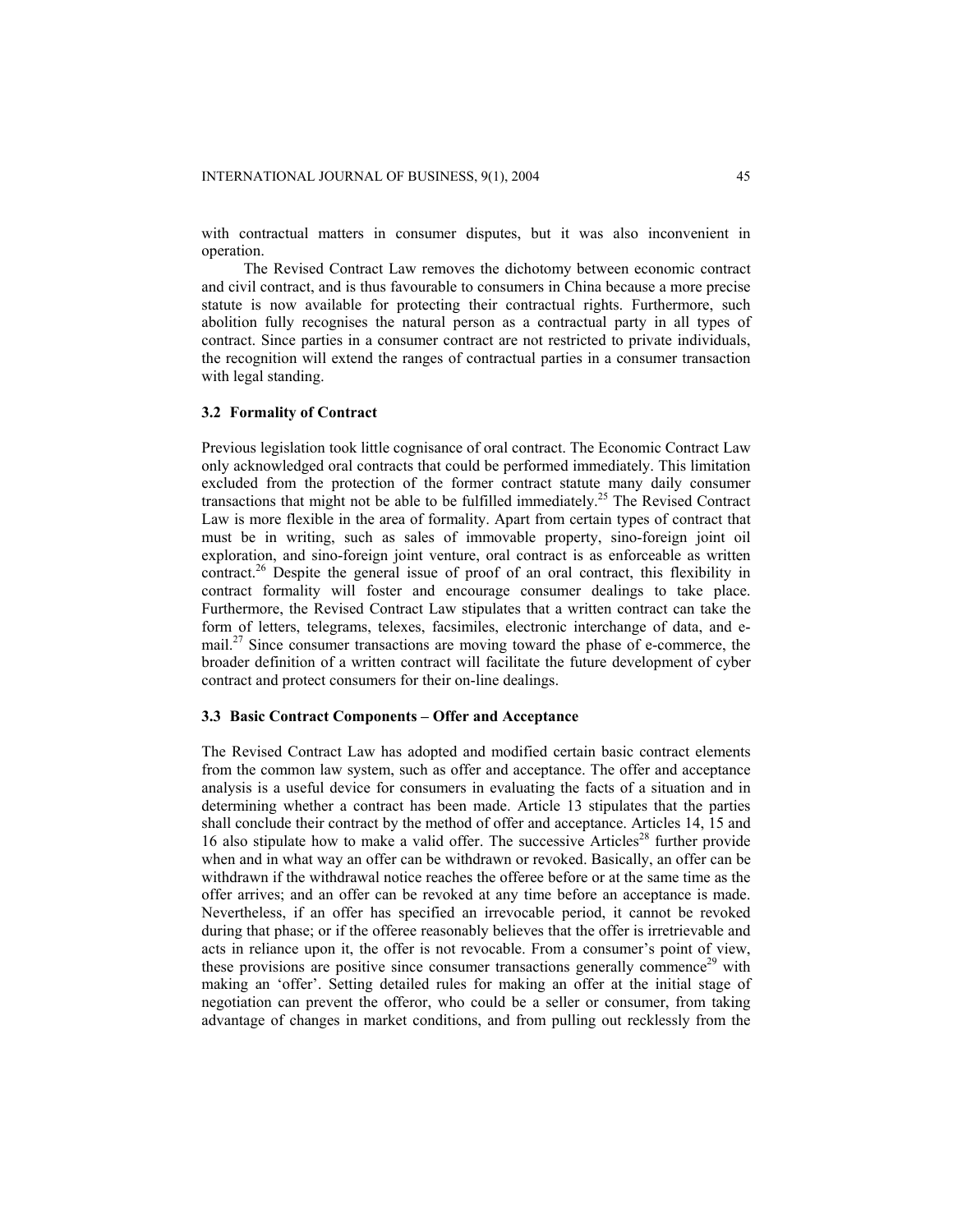negotiation, causing the other negotiating party to sustain monetary loss or lost opportunity.

Detailed rules are also stipulated throughout Articles 21 to 31 for making a valid acceptance. Article 27 is of particular interest to consumers. It states that acceptance can be withdrawn before or at the same time it reaches the offeror. Consumers nowadays are exposed to various aggressive sale tactics. It is not uncommon for unsophisticated consumers to make emotional acceptance of an offer, or accept an offer without giving it much thought. However, the present consumer legislation in China does not provide for this aspect, such as by affording consumers a 'cooling off' period for credit purchase as found in some countries like Australia. A 'cooling off' period is a withdrawal period required by law during which time the consumer can cancel the door to door<sup>40</sup> credit agreement. Article 27 is alleged as parallel to the 'cooling off' period for consumers in China. A consumer would have the opportunity after due consideration to withdraw from his or her acceptance, and would be exempt from having to conclude an unwanted contract if the provision is satisfied.

Under the common law system, acceptance is only constituted when the terms of the offer are accepted absolutely. A purported or qualified acceptance is equivocal and may amount to rejection or counter-offer. This rigidity could lead to unnecessary commercial impediment or inconvenience, especially for consumer contracts which usually involve a great deal of bargaining before an agreement comes into existence. To allow negotiation, the Revised Contract Law follows the approach of the  $CISG<sup>31</sup>$  and has adopted a more flexible rule of acceptance. Article 31 states that an acceptance is effective if the modification of an offer is non-material, unless the offeror objects to the variation or the offer is expressly non-variable. Article 30 further stipulates what constitutes material modification, which includes alteration to price, quality, quantity, time of performance, liability of contractual breach, and method of dispute resolution, etc. It transpires from Articles 30 and 31 that the term of the offer can be varied if it is a minor term.<sup>32</sup> Thus, on the one hand, the potential parties in a consumer contract can enjoy the flexibility of bargaining. On the other hand, the non-alteration of major items in the offer advances the potential parties' interests by circumventing the negotiation and ensuring a 'meeting of minds'<sup>33</sup> actually take place.

To prevent contractual parties from abusing these provisions by making a speculative offer or acceptance, Article 42 imposes liability arising from negotiation of contract. Article 42(1) holds a party liable for damages if he or she has shown bad faith in negotiation, under the disguise of concluding a contract, and causes loss to the other party. Mo, a legal scholar concerned with the vagueness in the application of Article 42(1), pointed out that 'an act of pretending to negotiate a contract with ill intent' might not be easily distinguished from 'an act of changing of one's mind during negotiations'.<sup>34</sup> Despite this potential problem in application, Article 42 is a positive point for consumer protection as it prevents consumers and their counterparts from misusing the law and making a frivolous offer or acceptance. At the same time, it provides remedy for consumers and their counterparts who suffer from a promise negotiated in bad faith. It is submitted that by imposing a good faith requirement on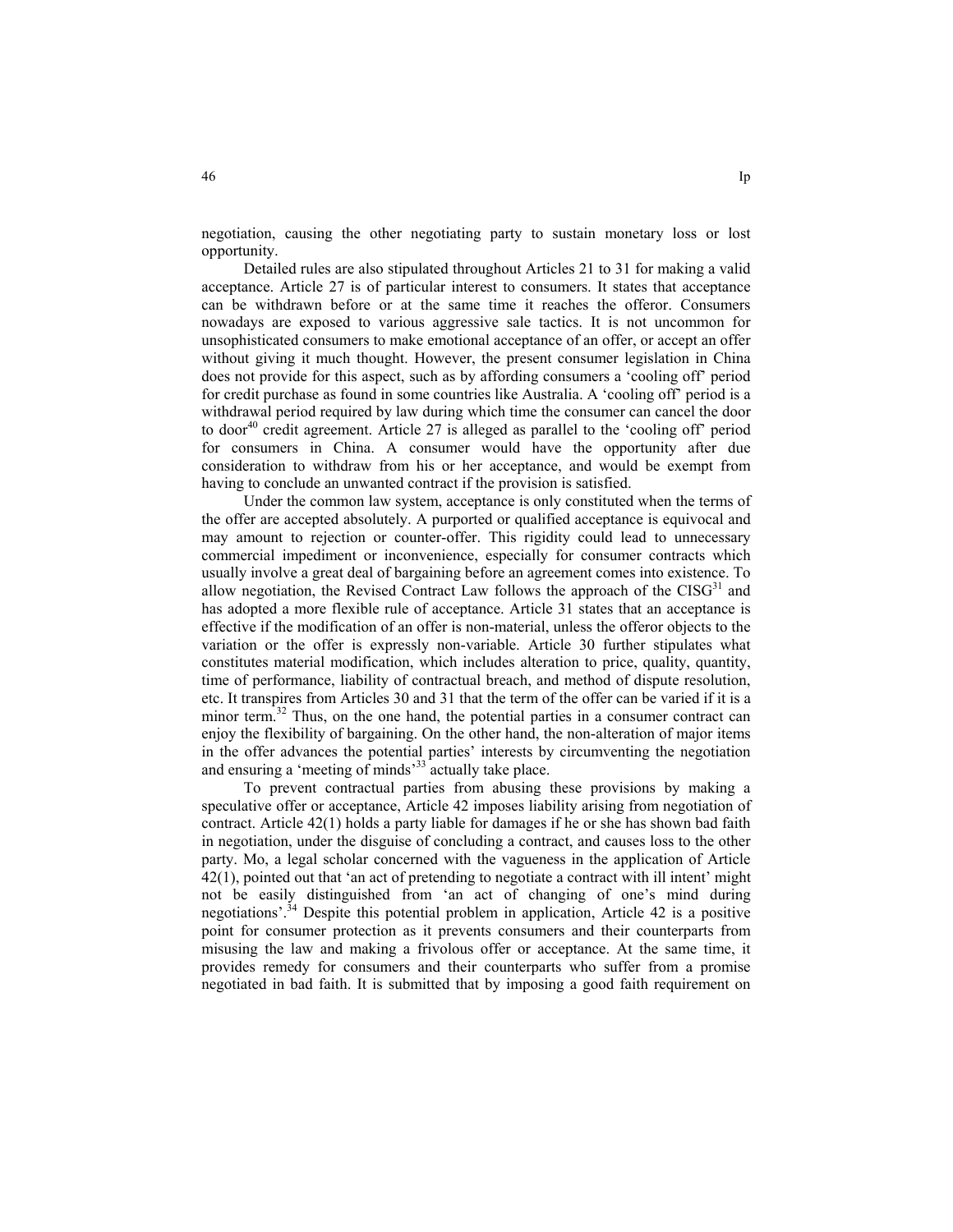consumer contracts, mutual trust and confidence can be fostered between consumers and business operators, and ultimately benefits them in the long run.

#### **3.4 Principle of Good Faith**

The principle of good faith is not only embodied in the provisions regarding contract formation, it has also been adopted as the fundamental principle of the whole Revised Contract Law. The major provision which specifies this principle is Article 6. It sets out that parties should abide by the principle of good faith in exercising their rights and performing their obligations.<sup>35</sup> Article 6 is compatible with Article 4 of the General Principles of Civil Law which also stipulates that civil activities shall respect the principles of voluntary participation, equity, compensation at equal value and honesty and trustworthiness.

There are major reasons why the Revised Contract Law has broadly accepted this principle, and it offers a number of advantages. As Wang and Xu have identified, the principle of good faith is consistent with Chinese traditional business ethic as well as standards of international business practice.<sup>36</sup> Furthermore, the principle requires one to keep one's promise and be trustworthy so that the contract can be respected and performed.37 Besides, in a complex and fast-moving business world, commercial legislation may easily become obsolete soon after it is passed. By applying the standard of good faith in interpreting the law, the judicial system is flexible enough to deal with situations not foreseeable by legislators.<sup>3</sup>

The duty of good faith is well recognised as being connected with the duty of disclosure. This is of special concern to consumers who have the right to know the true facts concerning commodities purchased and used or services received.<sup>39</sup> The right of knowledge is safeguarded by Article 19<sup>40</sup> of the Law of the People's Republic of China on the Protection of the Rights and Interests of Consumers (Consumer Protection Law). The Revised Contract Law reinforces this right by imposing liability for disregarding the duty of disclosure. Under Article  $42(2)$ , a party who deliberately withholds information relevant for the conclusion of a contract, or who supplies false information, would be held liable for damage.

Although the principle of good faith is not new in Consumer Protection Law, it only operates between consumers and business operators.41 Wang alleged that under the Revised Contract Law the principle has a wider application and is relevant to both contractual and non-contractual parties.<sup>42</sup> While the principle of good faith increases its scope of application under the Revised Contract Law, it remains in doubt as to whether it protects consumers in certain circumstances. For example, a consumer may buy goods from a rogue who has obtained the goods from the original owner by fraud. In this not uncommon situation, if the adversely affected consumer were an innocent third party, acting in good faith and having paid the correct value, can the consumer be adequately protected by the principle?

Article 132 specifies that only a seller who is the owner or has the right of disposal can dispose of the subject matter of a sale. Article 51 also states that a party without right of disposal can dispose the subject matter of the sale only if the owner ratifies the disposal or if such right will be granted later. Certainly neither of these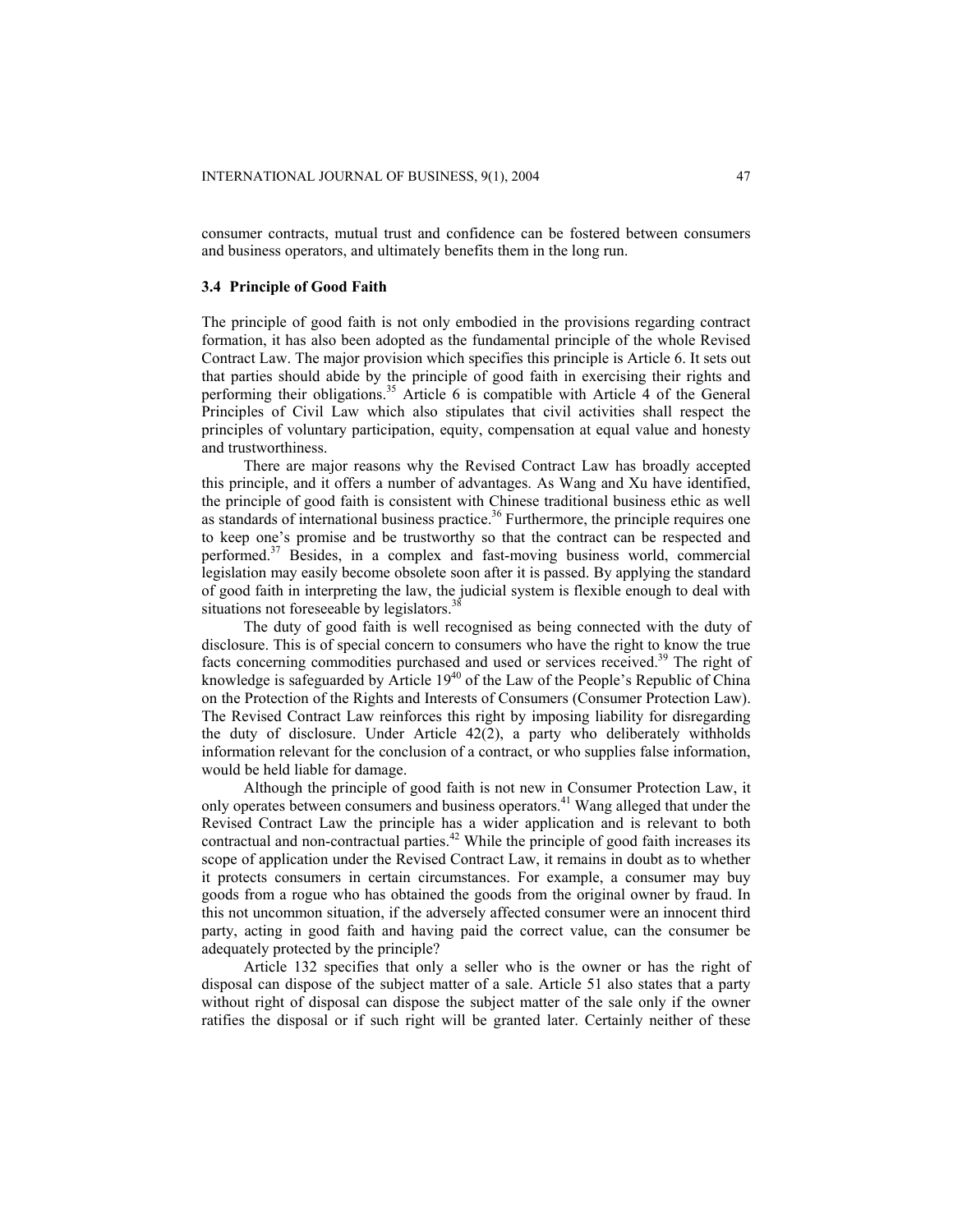situations applies in the case involving a rogue. Accordingly, a bona fide consumer who obtains goods from a fraudulent sale would not acquire ownership of the goods even if their value is paid. Could the good faith principle within the Revised Contract Law assist the innocent consumer in any way? Article 52 makes a contract void if a party uses fraud. Furthermore, Article 53 makes a contract voidable if the party who suffers from fraud petitions the court. It follows that the property, which is disposed under a void and voidable contract between the original owner and the rogue, shall be returned to the former in accordance with Articles 58. Could the original owner rely on Article 58 to enforce the right of return on the subsequent sale? Would the obligation of return under Article 58 extend to the innocent consumer who obtains the property in question from the subsequent sale in good faith and with value? If the obligation does extend, could the principle of good faith resolve the injustice towards the innocent consumer who is not a party in the original contract that now has been declared void or voidable? Unless the court applies the standard of good faith in interpreting the Law as Wang and Xu alleged, these questions remain unanswered.

#### **3.5 Freedom to contract/standard contract**

Another influential principle endorsed in the Revised Contract Law is the freedom to contract. This principle is vital to the development of Chinese socialist-market economy because transactions, which ultimately increase society's wealth, can only be promoted under an environment of freedom to form contracts.<sup>43</sup> The principle of contractual freedom has been spelt out explicitly or embraced in a number of provisions<sup>44</sup> within the Revised Contract Law.

Due to the political sensitivity of the word 'freedom' in China,<sup>45</sup> Article 4 is phrased as 'parties enjoy the legal right to voluntarily conclude contracts, and no work unit or individual may illegally intervene therein'. Being the major provision for the principle of freedom to contract, Article 4 restricts administrative or governmental interference with regards to the formation and validity of a contract, and upholds the contractual freedom of parties. Another confirmation of this principle in the Revised Contract Law is the recognition of the category of voidable contract. 46 Instead of rendering all contracts void once a defect is found, the adverse party's choice is respected<sup>47</sup> by granting him or her the option to avoid or to affirm the deficient contract at will. The Revised Contract Law also substantially respects contractual parties' freedom in choosing their own terms. Although the Law has listed some terms commonly found in most contracts, they are not mandatory. 48 Furthermore, free choice is given for the termination of a contract too.<sup>49</sup> Parties can agree in advance what sort of conditions would give rise to the right of termination and exercise that right when the conditions are satisfied. Parties can also accede beforehand the amount of compensation in the case of breach unless the liquidated damage is unduly high or low.<sup>50</sup> The principle of contractual freedom has been evinced significantly throughout the Law.

The principle of freedom to contract is developed against the background of a laissez-faire economy. It assumed that parties entering into a contract are of equal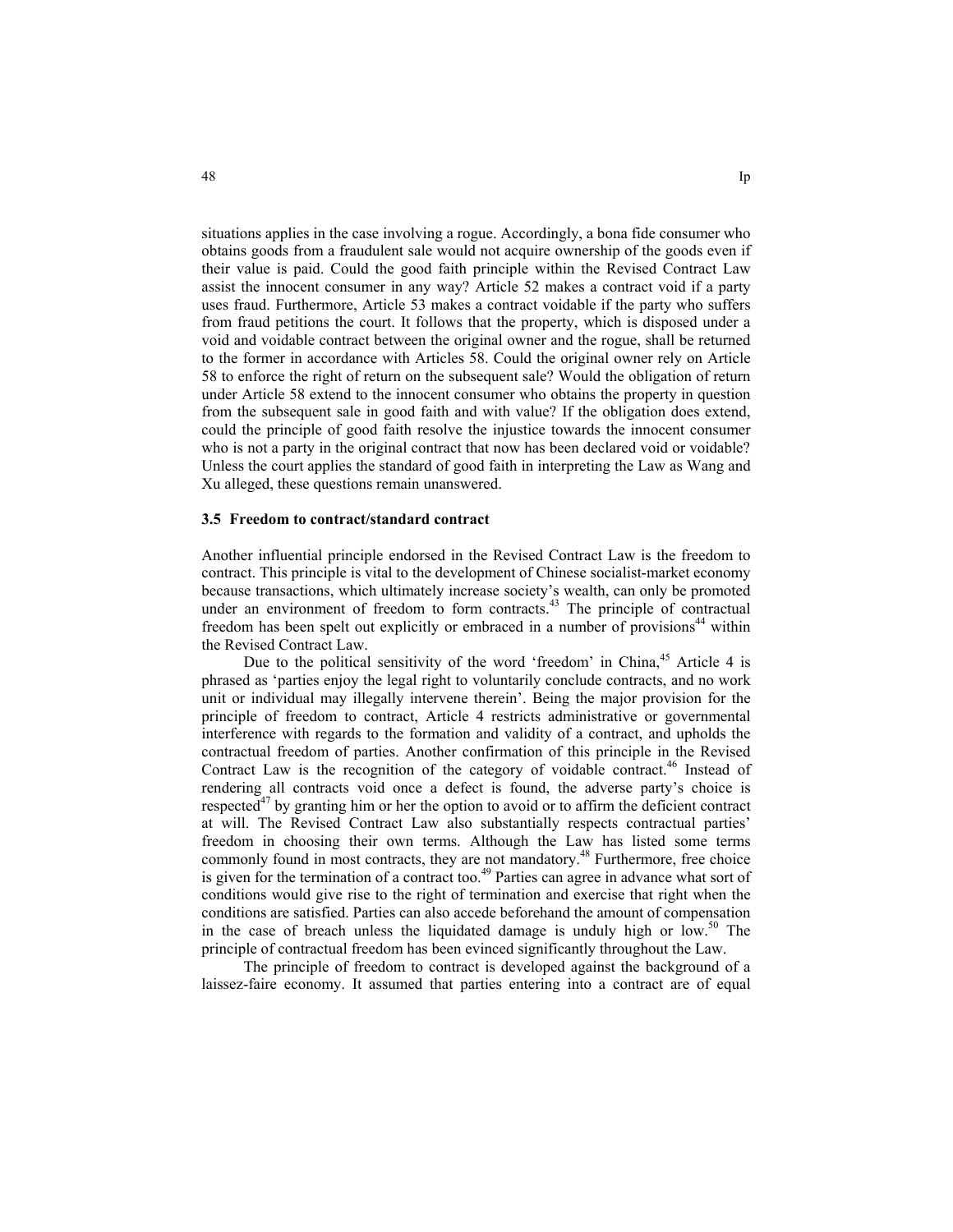bargaining power. However, this assumption is rebutted by the fact that there are disparities in the strength and position of parties in negotiation in a free market, particularly in consumer transactions. The lack of real freedom of contract led to the argument that contract law has little role to play in consumer protection.<sup>51</sup> To circumvent the shortcomings of contractual freedom, the Revised Contract Law has embraced the principle of contractual justice.<sup>52</sup> It is submitted that the principle of contractual justice enables a contract to function fairly by limiting its freedom. $53$  Thus the principle justifies state intervention and control of contracts in the followings aspects.

Firstly, the Revised Contract Law permits limited use of a standard clause. Such restriction coincides with Article 24 of the Consumer Protection Law, which also limits the practice of an exclusion clause that is detrimental to a consumer's interest. Article 39 of the Revised Contract Law requires the providers of a standard clause to abide by the principle of fairness when determining the rights and obligations of parties. It also requires the provider to call his counterpart's attention in a reasonable manner to the existence of the standard clause. This is particularly important in consumer contracts as the standard clause provider should realise that many consumers will sign or assent to terms that they have not read, contemplated or expected. Any standard clause that involves the circumstances proscribed in Article 52 is void.<sup>54</sup> A standard clause is invalid if it tries to avoid obligation for personal injury, and for property loss due to gross negligence or wilfulness.<sup>55</sup> In other words, an exclusion clause can still exclude liability for personal injury and for property loss if the negligence is not gross, or if it is not owing to deliberateness. Moreover, the obligation of a party cannot be exempted by a standard clause, nor can a standard clause increase liability or deprive the major right of another party. Nevertheless, ambiguity is found in Article 40 over the scope of obligation that can be exempted. Although some scholars<sup>56</sup> have given a narrow interpretation of the scope and referred it to the fundamental obligation, it still awaits judicial interpretation.

Secondly, the principle of contractual justice also serves as a means of interpreting an exclusion clause. When there is an inconsistency between a nonstandard clause and a standard clause, the former one shall prevail.<sup>57</sup> In case of dispute over meaning, the standard clause shall be interpreted according to the contra proferentem rule<sup>58</sup> that is any ambiguity shall be construed against the interests of the person who drafted the clause. Because of the 'take it or leave it' nature of so many exclusion clauses in consumer contracts, such interpretative approach favours consumer wellbeing.

Thirdly, the principle of contract justice may declare a contract voidable if it lacks a party's genuine consent. Untrue consent of a contractual party can result from unconscionability or from a major mistake.<sup>59</sup> Article 54(1) fails to explain what amounts to a major mistake. In accordance with the Supreme Court's Opinion in the Implementation of the General Principle of Civil Law, $\hat{p}$  'a major mistake' refers to mistakes of 1) the nature of the contract; 2) the identity of contractual parties; or 3) the nature, the quality, the quantity and the specification of the subject matter that contradict the real intent of the party, and subsequently cause significant loss. If this is the correct referencing, Article 54(1) is of limited practical benefits to a consumer who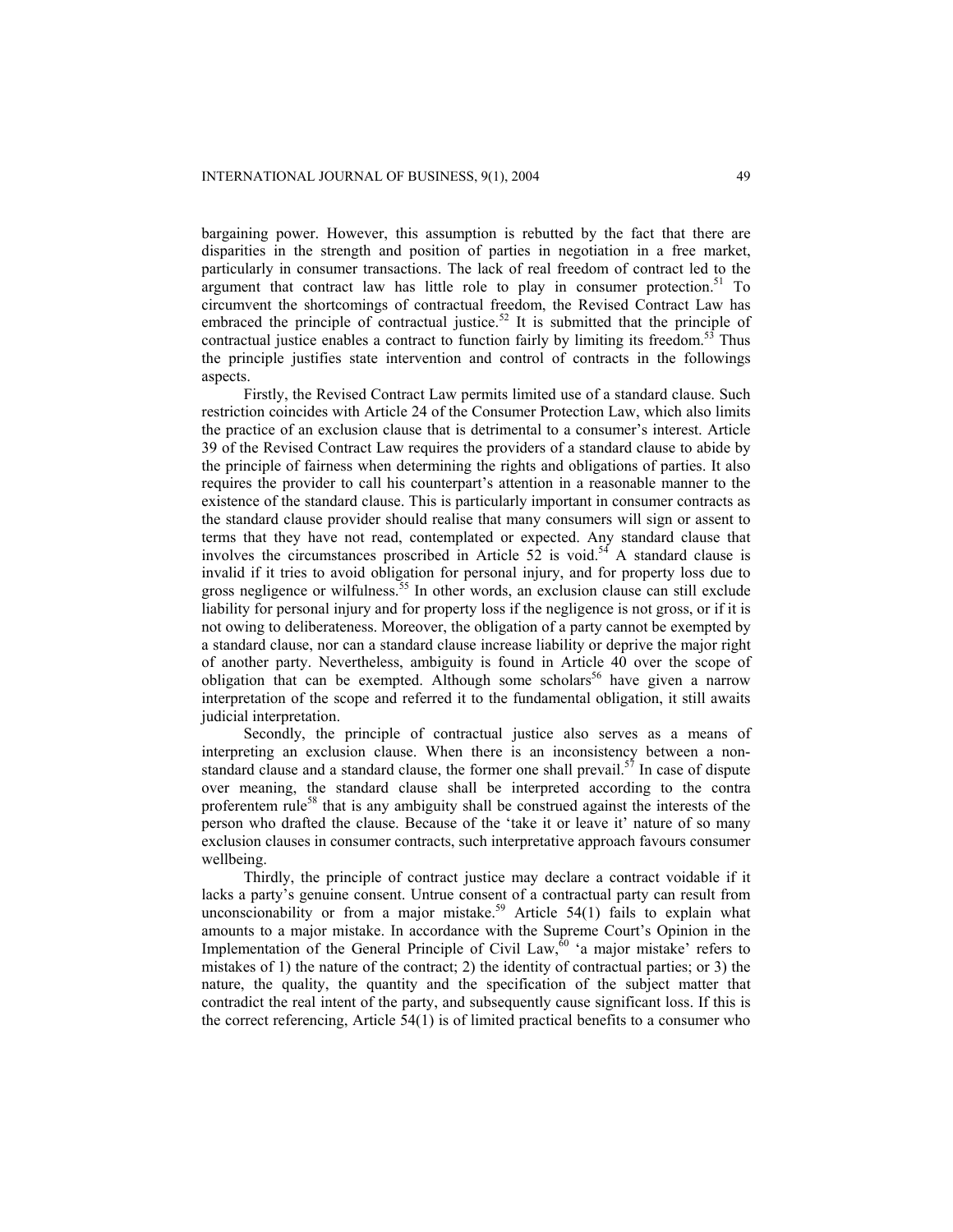suffers from a mistake where the loss is not substantial enough to attract the application of this provision.

Article 54(2) appears to be designed more for consumer protection. Article 54(2) makes a contract voidable if it is apparently unconscionable. Thus, contracts with unfair terms would be void in accordance with the free will of the disadvantaged consumer. This provision, while not limited to consumers, benefits them greatly as consumers usually constitute the vulnerable party in commercial transactions. Unconscionable dealing may occur when the seller takes advantage of his or her superior bargaining position or of the consumer's lack of experience, to exploit the dire needs of the consumer, or to impose unfair and harsh terms resulting from a bad bargain.<sup>61</sup>

## **3.6 'Specific Provisions' Section**

Discussion of the consumer perspective in the Revised Contract Law would not be complete without examining the stipulations in the 'Specific Provisions' section. The Specific Provisions cover 15 specific types of contract. Of the 15 categories, sales and purchase contract is of most relevance to consumers. Although provisions governing sale of goods are not new, they were broadly drafted and limited in several stipulations in the previous contract statutes.<sup>62</sup> Furthermore, there was an extreme paucity of law governing the sale of goods in the former consumer legal regime. Thus Part Nine of the 'Specific Provisions' section is submitted as a primary guide for consumers in sale and purchase contracts.

However, there are certain insufficiencies in the guidance. Part Nine regulates the performance of a sale contract. It governs the major aspects of sale of goods, such as transfer of property, delivery, risk of loss, and inspection of goods. Mo argued  $\delta$ <sup>63</sup>that while Part Nine was compatible with the Sale Law under common law practice, its rules regulating transfer of title appeared to refer to specific goods only. In the common law jurisdictions, goods are generally classified into specific goods, unascertained goods and future goods. And different rules of title passing and of risk transferring apply to different types of goods. Nevertheless, Part Nine does not use the term 'goods' but refers to 'subject matter' of the contract. Part Nine does not define the meaning of 'subject matter' of the contract, unlike its common law counterparts which define what constitute goods.<sup>64</sup> Thus, it remains unclear which categories of subject matter are covered by this Part.

Another shortfall of Part Nine in protecting consumers is its right of inspection, which is associated with the obligation to notify of non-conformity.<sup>65</sup> Article 157 requires the buyer to carry out an inspection within the stipulated time or 'in a timely manner' when no time has been stipulated. Difficulty arises in determining what a 'timely manner' is. Wang submitted that 'timely manner' is decided by the nature of the subject matter.<sup>66</sup> However, this submission only provides a vague standard which still renders the term 'timely manner' uncertain.

Closely related with the right of inspection is the buyer's obligation to notify the seller of any non-conformity. Article 158 sets the time limit for honouring the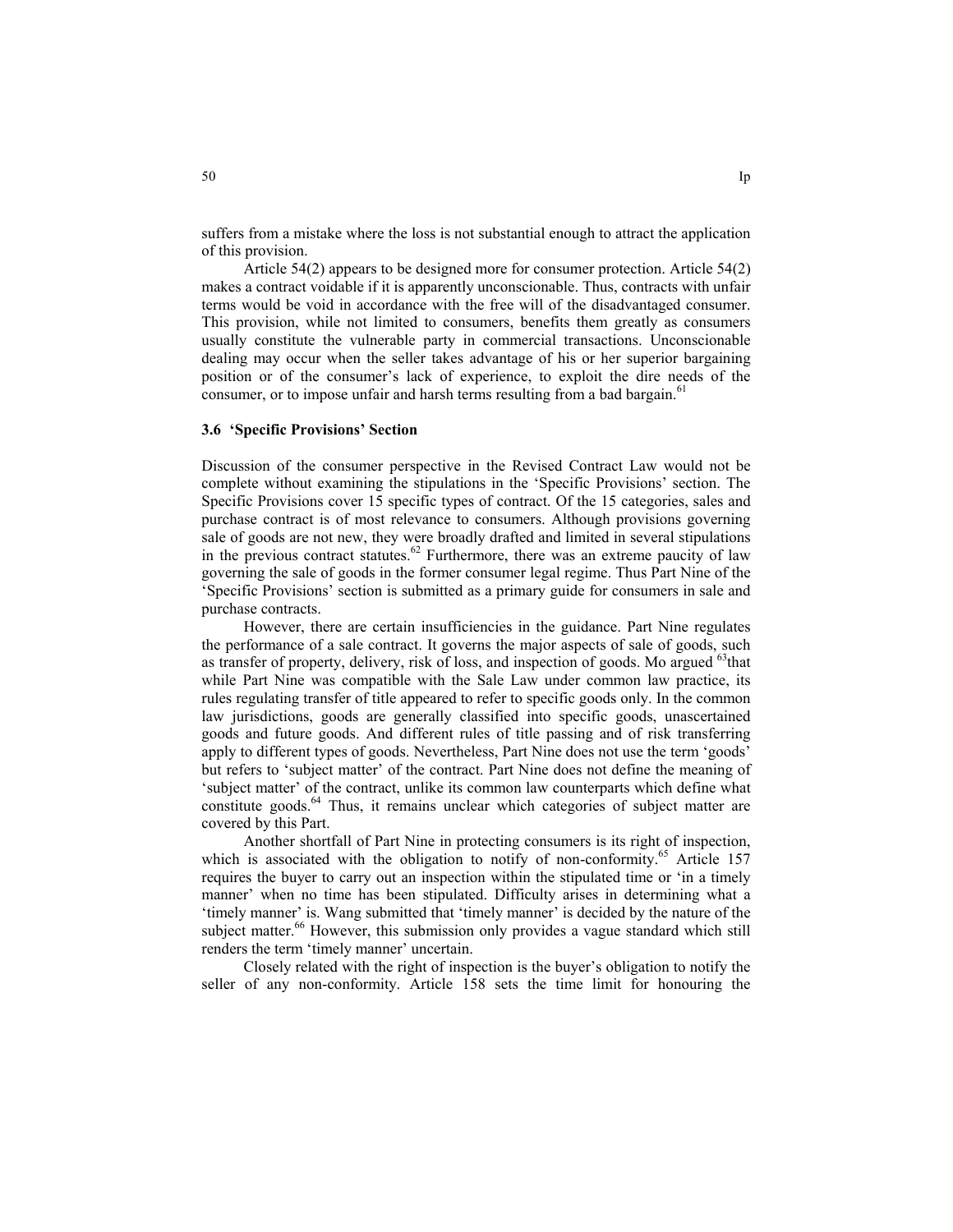obligation. Firstly, the buyer shall inform the seller of any non-conformity within the stipulated time of inspection. Failure to notify would deem the subject matter to correspond to its specifications. Secondly, in the absence of a stipulated time and after the defect of the subject matter is discovered or ought to have been discovered, the buyer shall bring the non-conformity to the attention of the seller within a reasonable time. In any case, this should be within two years upon receipt of the subject matter, unless there is a guarantee period, which would prevail. Thirdly, if the seller knows or ought to have known of the presence of a defect in the subject matter, the buyer is not bound by the above-mentioned time periods of notifications.

The first time period may work against a buyer who has inspected the subject matter but the inspection is not adequate to discover the non-conformity; or in a case where the defect is not apparent at the stipulated time of inspection. Since time starts to run from the act of inspection instead of the discovery of a defect, this stipulation may be unfair to the buyer - the consumer in a consumer sale. It also transpires from Article 158 that the seller's liability for non-conformity lasts two years from the date of delivery, or is limited by the guarantee period. This time period may impose hardship on those consumers who buy goods that may not be used for a while or very often, or which require a certain amount of use before the defect can adequately be discovered. Besides, it appears that the obligation to give notice depends upon the buyer's actual or constructive knowledge of a defect. However, Article 158 does not clarify what circumstances would give rise to that assumption of knowledge. Despite the crucial relationship between knowledge of a defect and commencement of the limitation of time of notification, Article 158 fails as a proper guide for consumers.

It is asserted that the main cause of consumer grievance is 'non-compliance' with the sale contract. In addition to Part Six, which specifies the ways of discharging contractual rights and obligations, Part Nine prescribes $67$  further rules for the termination of a contract due to non-compliance. However, it does not provide any remedy available under such termination. Thus, disgruntled consumers have to resort to the 'General Provision' 68 section for redress.

Unlike its common law counterparts, the Revised Contract Law includes a pure exchange of subject matters, without reference to monetary value, into the sale of goods category. Article 175 stipulates that if the parties agree to an exchange agreement whereby ownership of the subject matter is transferred, reference shall be made to the relevant provisions in respect of sale and purchase contracts. It is doubtful if this reference is appropriate, as Article 30 defines a sale contract as an agreement for transfer of property with a price value.

The Revised Contract Law also recognises the transaction of sale on approval. Under a 'sale on approval' dealing the buyer can try out the subject matter before approving the sale, while assuming no responsibility except the risk of damage or loss of the subject matter as provided by law or by the parties. $69$  However, this type of sale could be subjected to abuse by a 'buyer' who uses the goods but has no intention of adopting the transaction. As a result, a seller may have to pass on the resulting costs through setting a higher price generally for the goods. Ultimately, genuine consumers absorb all of these costs and thereby would suffer. Another issue in the 'sale on approval' transaction is the ambiguity regarding the period of trial and the period of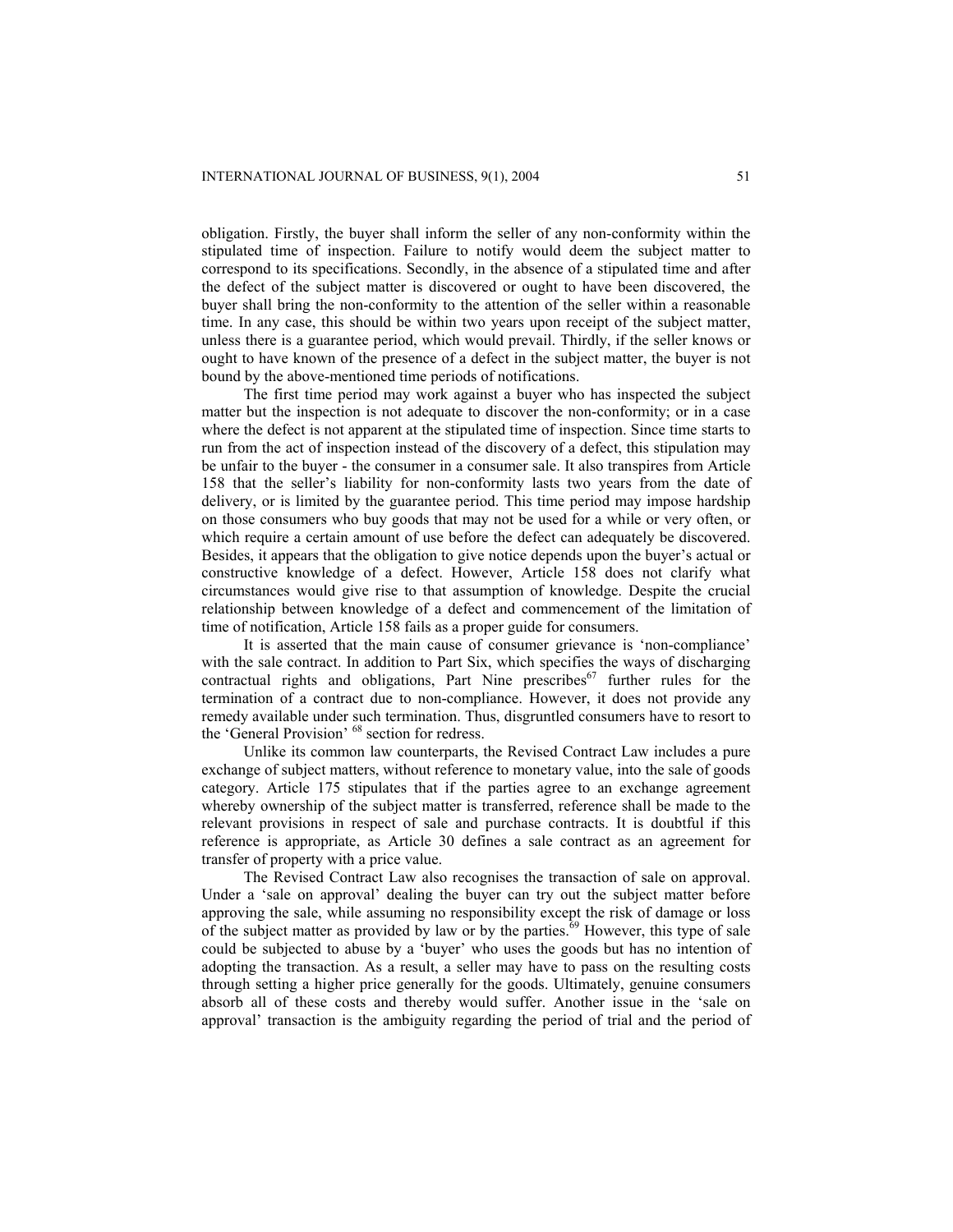inspection associated with the obligation to notify any non-conformity.<sup>70</sup> It is unclear whether the two periods run concurrently. Although the impact is minimal in practice, as the act of testing the subject matter usually involves the act of inspection, consumers' interests would nonetheless be better served if such ambiguity could be removed. Furthermore there is a call for clarification of Article 171 as it places the burden on the consumer to give notice of a rejection of the 'sale on approval' transaction. However, Article 171 fails to elucidate what types of conducts are necessary to satisfy the requirement of notification.

## **IV. CONCLUSION**

After six years of tremendous preparation, the final draft of the Revised Contract Law was adopted in March 1999. Though the Law is by no means a perfect legislation, it demonstrates the Chinese government's remarkable effort in restructuring and harmonising the previous fragmented contract regime. Now the Revised Contract Law is more in line with international business practice and better meets the needs of the current economic situation in China.

Generally, the Revised Contract Law is good news for business people. The Law has taken the opportunity to eliminate the distinction between economic and civil contracts, to unify foreign and domestic contracts, and to recognise the private individual as a contractual party. Furthermore, the Law has also filled the gaps in previous contractual frameworks by incorporating certain contract rules of the common law system, such as offer and acceptance. It has also adopted some contract principles from western countries, namely the principle of good faith and the principle of contractual freedom. Now a more comprehensive and systematic body of contract law is available for people doing business in China.

The impact of the Revised Contract Law on consumerism should be positive on the whole. It is pro-consumer in recognising a natural person as having full contractual status, and by accepting oral agreement as a type of contract formality. The basic contract rules, like offer and acceptance, not only provide the consumer with a procedure for formation of a contract, they also protect the consumer's interest during the process of negotiation. The application of the good faith principle, which enhances consumer's right of knowledge, is favourable to the consumer although doubt remains over its scope of application in certain circumstances. Freedom of contract is essential for the development of a market economy, but the Revised Contract Law also acknowledges the problem of economic coercion that arises from disparities in the strength and position of the market participants, which result in unfairness. To redress this imbalance of bargaining power and to acknowledge the true economic circumstances, the Revised Contract Law has introduced the concept of contractual justice in facilitating the operation of contractual freedom. Accordingly, in the case of consumer business dealings, the Revised Contract Law controls the seller's usage of the standard terms; interprets the standard terms against the interest of the seller when there is ambiguity; and disallows the seller to enter into unconscionable contract with a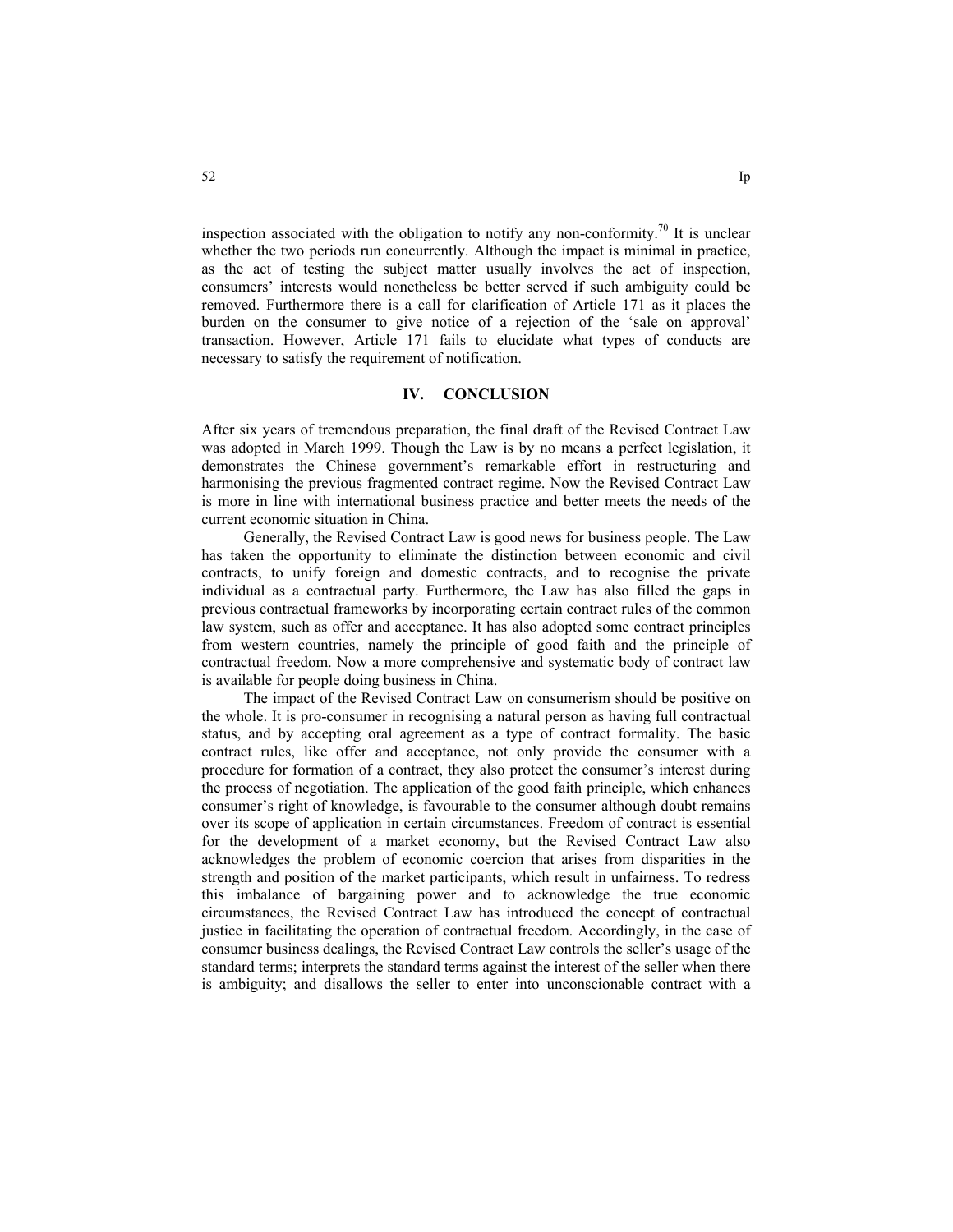disadvantaged consumer. It is not an easy task to recognise the need to protect consumers from abuse resulting from inequality of bargaining power, while at the same time supporting and upholding the basic notion of a free market economy. Through applying the general rules of contract to most consumer transactions and by imposing restrictions in necessary areas, the Revised Contract Law has done a good job in achieving the appropriate balance.

In spite of the longstanding debate over whether contract law is a useful vehicle in safeguarding consumers' interests, the Revised Contract Law is an important tool for consumer protection in China. Though the stipulations in the 'General Provisions' are adequate to provide the legal basis of all aspects of transaction, the existence of Part Nine has added a further dimension. Most key elements dealt with in the consumer sale contract, such as the transfer of ownership, the duty of delivery, the passing of risk, and the obligation of non-conformity are more comprehensively spelt out in Part Nine of the 'Special Provisions' section. Since case law does not have a strong base in Chinese courts, detailed legislation is necessary for adjudication in resolving contractual disputes for consumers regarding sale and purchase.

Having said all this, it is important to note that there are shortcomings in the Revised Contract Law in safeguarding consumers' interests. Particular attention should be paid to the ambiguous meanings and the vague standards set in the above-discussed provisions. Unless clarification is given or more guidance is provided, any benefit initially provided to consumers in those provisions would be substantially undermined.

In evaluating the Revised Contract Law from the perspective of consumerism, it is important to bear in mind that the primary objective of the Law is not to protect the consumer. Despite some flaws, the consumer-related provisions previously discussed in this paper should be sufficient in considering the Revised Contract Law as a consumerfriendly legislation. Furthermore, in response to the questions arising from the application of the Revised Contract Law since its promulgation, the People's Supreme Court has already handed down rules concerning interpretation for those issues. It is expected that the Supreme People's Court will announce further guidelines or interpretative rules when necessary. By then, the Law will be in better shape for both Chinese consumers and traders doing business in China.

## **NOTES**

- 1. The Revised Contract Law consists of 428 articles, whereas the Criminal Law, which was passed in 1997, consists of 452 articles.
- 2. Wang, Guiguo, 'A Survey of China's Economic Contract Law', China Law Reporter, Summer 1986, Vol. 3 No. 4, pp259-269, at p268. (hereafter referred to as Wang Guiguo)
- 3. For example, the Cultural Revolution from 1966 to 1976.
- 4. Examples of earlier contract rules and regulations are: Provisional Rules Regarding Contracts among Governmental Organizations, State-Owned Enterprises and Collective Units (1950); Decision Concerning the Strict Implementation of Contract (1950); The Interim Regulation on Contract for Ordinary Industrial and Mineral Products (1963). Reference from Zhong, Jianhua and Yu, Guanghua,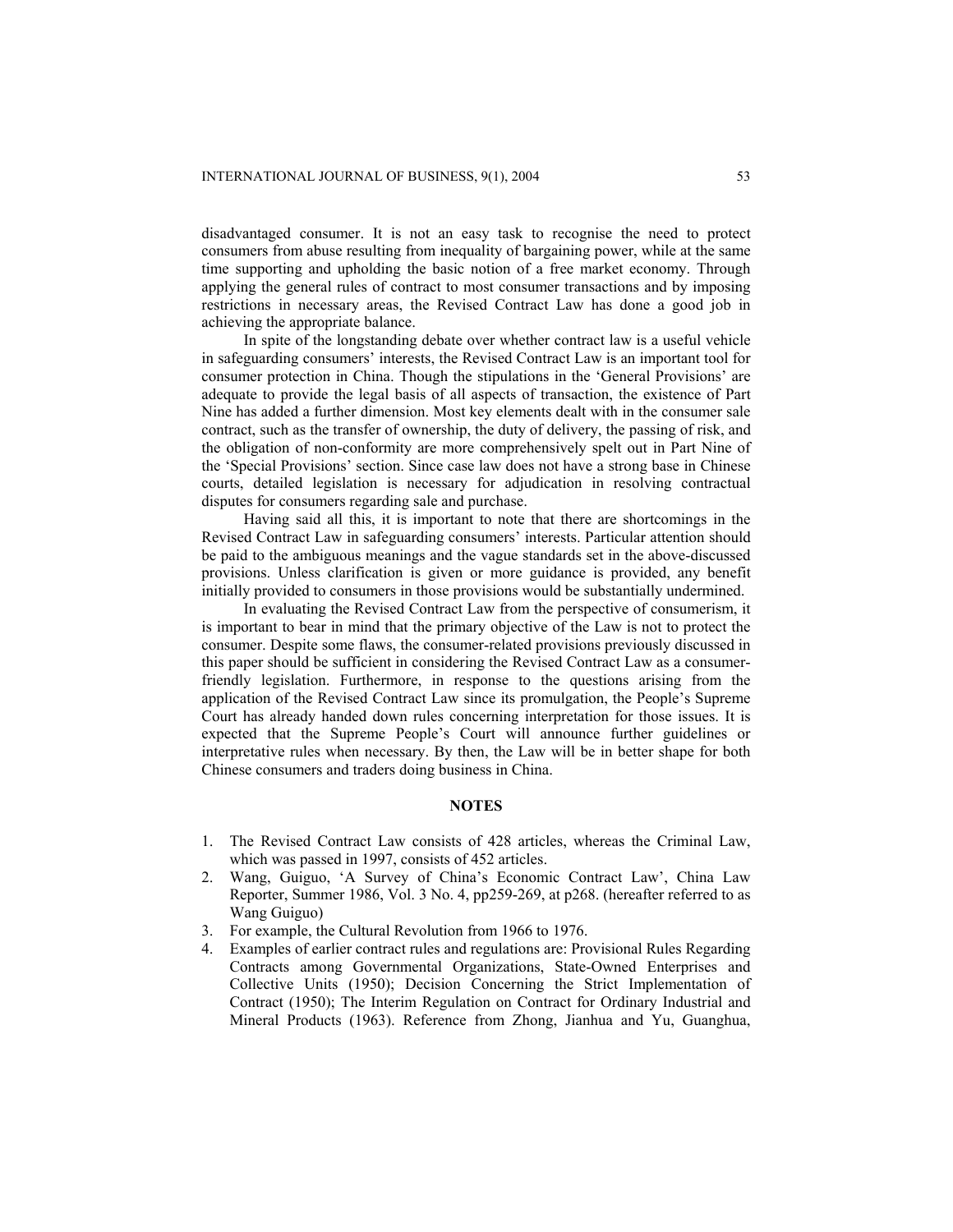'China's Uniform Contract Law: Progress and Problems', UCLA Pacific Basin Law Journal, Vol. 17, No. 1, Summer 1999, pp1-24. (hereafter referred to as Zhong & Yu)

- 5. Economic Contract Law, Article 2.
- 6. With the exception of Economic Contract Law Article 54, ie contract between legal persons and farmer; Office of Economic Law Study Center of the State Council Interpretations of the Economic Contract Law of the People's Republic of China (1982), ie contract between private enterprise and natural persons in rural areas. Reference from Wang Guiguo, p264.
- 7. Wang, Liming and Xu, Chuanxi, 'Fundamental Principles of China's Contract Law', Columbia Journal of Asian Law, Vol. 13, No. 1, Spring 1999, pp1-34, at p6. (hereafter referred to as Wang & Xu)
- 8. Ibid, p7
- 9. Ibid, pp5-7.
- 10. The Revised Economic Contract Law abolished Article 27 (5) of the Economic Contract Law, which stated that a party might terminate a contract if the other party's breach rendered the performance impossible or unnecessary. However, the concept of this Article was still retained in the Technology Contract Law. Reference from Wang & Xu, p6.
- 11. With the exception of the General Principles of Civil Law, the Economic Contracts Law, the Foreign Economic Contract Law, and the Technology Contract Law were repealed on 1 October 1999.
- 12. Zaloom, E. Anthony and Liu, Hongchuan, 'China's Contract Law Marks a New Stage in Commercial Law Drafting", China Law and Practice, May 1999, pp15-18, at p15. (hereafter referred to as Zaloom & Liu)
- 13. Ping, Jiang, 'Drafting the Revised Contract Law in China', Columbia Journal of Asian Law, Vol. 10, No. 1, 1996, pp245-258, at p245.
- 14. Zaloom & Liu, p15. Peerenboom, Randall, 'A Missed Opportunity? China's New Contract Law Fails to Address Foreign Technology Providers' Concerns', China Law and Practice, May 1999, pp83-87, at p83.
- 15. Scogin, Hugh T. and Braude, Brett D., 'New Contract Basics', The China Business Review, January-February 1999, pp36-41, at p36. (hereafter referred to as Scogin & Braude); Larusson, Haflidi K. and Sharp, David J., 'West Meets East: The New Chinese Contract Law', Ivey Business Journal, Vol. 64, Issue 2, Nov 1999, pp66- 70, at p68. (hereafter referred to as Larusson & Sharp)
- 16. Larusson & Sharp, p68.
- 17. Article 19(2).
- 18. Scogin & Braude, p39.
- 19. Article 173.
- 20. Zhong & Yu, p3.
- 21. Ibid, p5.
- 22. Ibid, p3.
- 23. Ibid, pp3-4.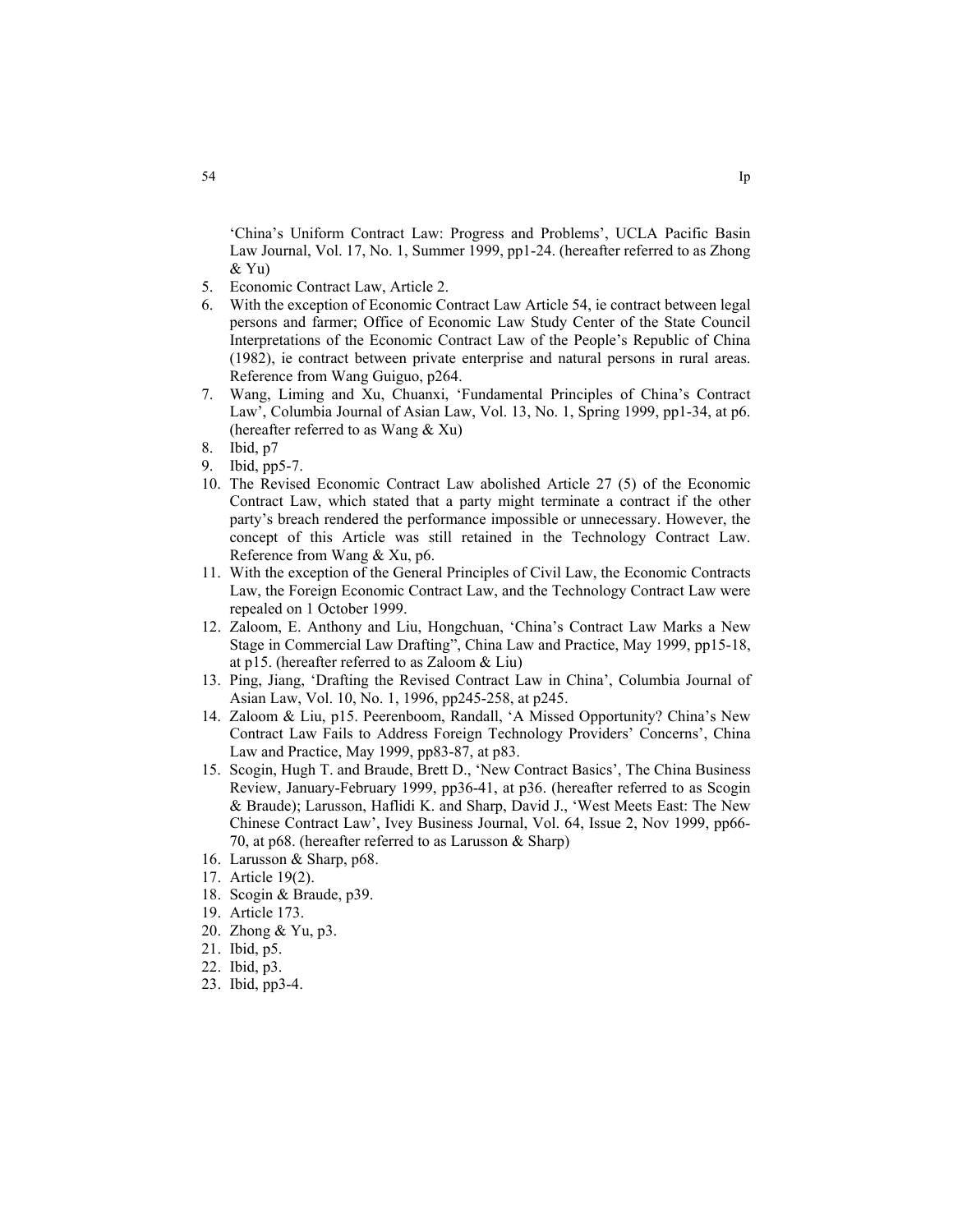- 24. Contract rules within the General Principles of Civil Law can be found under Chapter IV, Civil Legal Acts and Representation; Chapter V, Civil Rights and Interests; Chapter VI, Civil Obligations.
- 25. The term 'immediate fulfilment' in Article 3 of the Economic Contract Law was not defined.
- 26. The Revised Contract Law, Article 10.
- 27. Article 11.
- 28. Articles 17, 18 and 19.
- 29. Under the common law system, a dealing may begin with an 'invitation to treat', ie inviting others to forward a proposal or offer.
- 30. Reference from the booklet provided by the Department of Fair Trading Australia: a Door to door sale is a credit agreement made at one's home or place of work when one:
	- 1) had no previous contact with the seller;
	- 2) requested a visit for information or brochures;
	- 3) agreed to a salesperson's visit after being contacted by phone, or responded to promotional material offering benefits eg prizes, no-obligation free quote etc.
- 31. The United Nations Convention on Contracts for the International Sale of Goods, Article 19(2).
- 32. Wang, Bong Fa, *He Tong Fa Shi Yong Wen Da* (Contract Law Questions and Answers)*,* Legal publication, 1999, p59. (hereafter referred to as Wang Bong Fa)
- 33. The principle of offer and acceptance assists in determining the consensus of the parties, and whether their consensus has come into being for concluding a contract.
- 34. Mo, John, 'The Code of Contract Law of the People's Republic of China and the Vienna Sales Convention', American University International Law Review, Vol. 15, No. 1, 1999, pp209-70, at p267. (hereafter referred to as Mo)
- 35. People's Republic of China, Contract Law (English version), China Law & Practice, May 1999, pp19-82, at p19.
- 36. Wang & Xu, p16.
- 37. Ibid.
- 38. Ibid, p17.
- 39. Article 8, the Law of the People's Republic of China on the Protection of the Rights and Interests of Consumers.
- 40. Article 19 states that a business operator shall provide consumers with true information concerning commodities and shall not conduct false advertising. A business operator shall provide true and clear answers to questions raised by consumers concerning the quality and use of commodities or services provided by it, and other related issues. A retailer shall clearly check the marked price on commodities provided by them. (Reference from China Laws for Foreign Business – Business Regulation (Loose-leave service), CCH International, p 20,087)
- 41. Article 4.
- 42. Wang Bong Fa, p26.
- 43. Wang & Xu, p11. Wang, Liming, 'An Inquiry Into Several Difficult Problems In Enacting China's Uniform Contract Law', Pacific Rim Law & Policy Journal, Vol. 8, No. 2, March 1999, pp351-392, at p357. (hereafter referred to as Wang)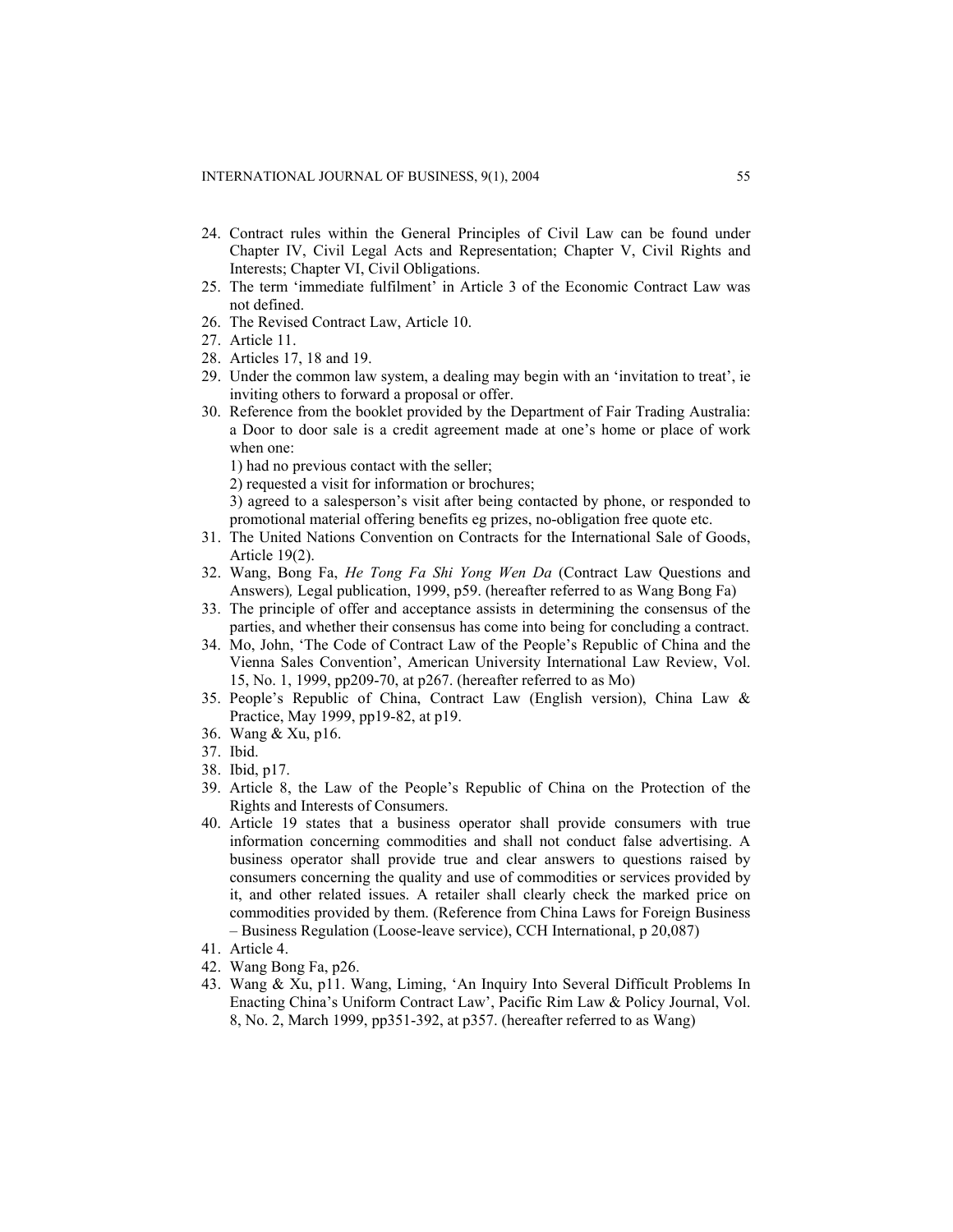- 44. For example, Articles 34, 79, 133, 142, 197, 220, and 225, which include the proviso of 'or the parties have agreed otherwise'.
- 45. Wang Bong Fa, p24.
- 46. Article 54.
- 47. Ibid.
- 48. Article 12.
- 49. Article 93.
- 50. Article 114.
- 51. Goldring, John, 'Consumer Law and Legal Theory: Reflections of a Common Lawyer', Journal of Consumer Policy, Vol. 13, 1990, pp113-132, at p130.
- 52. The principle of contractual justice means that parties should conclude and perform the contract on the basis of fairness and voluntariness, the terms of the contract should embody the principles of fairness and honesty, and the contracting parties should not abuse their economic power or strength, nor harm the interests of the other party. Reference from Wang, p362.
- 53. Wang, p362.
- 54. Article 40.
- 55. Articles 40 and 53.
- 56. Zhong &Yu, p8; Wang Pong Fa, p66.
- 57. Article 41.
- 58. Contra proferentem rule is the interpretative approach for exclusion clauses under the common law system.
- 59. Article 54(2).
- 60. Reference from Wang Bong Fa, p93.
- 61. Wang Bong Fa, p94.
- 62. Examples of provisions scattered amongst previous contract statutes are provided in Ip, Mary, 'Chinese Consumer Law: Recent Developments And Implications', Journal of International Business, Vol. 6, No. 2, 2001, pp111-134.
- 63. Mo, p233.
- 64. Article 5 of the Sale of Goods Act (NSW) 1923 defines 'Goods' as 'including all chattels personal other than things in action and money. The term includes emblements and things attached to or forming part of the land which are agreed to be severed before sale or under the contract of sale'.
- 65. Articles 157 and 158.
- 66. Wang Bang Fa, p206.
- 67. Articles 164 and 165.
- 68. Articles 111 and 113.
- 69. Article 142.
- 70. Article 158.